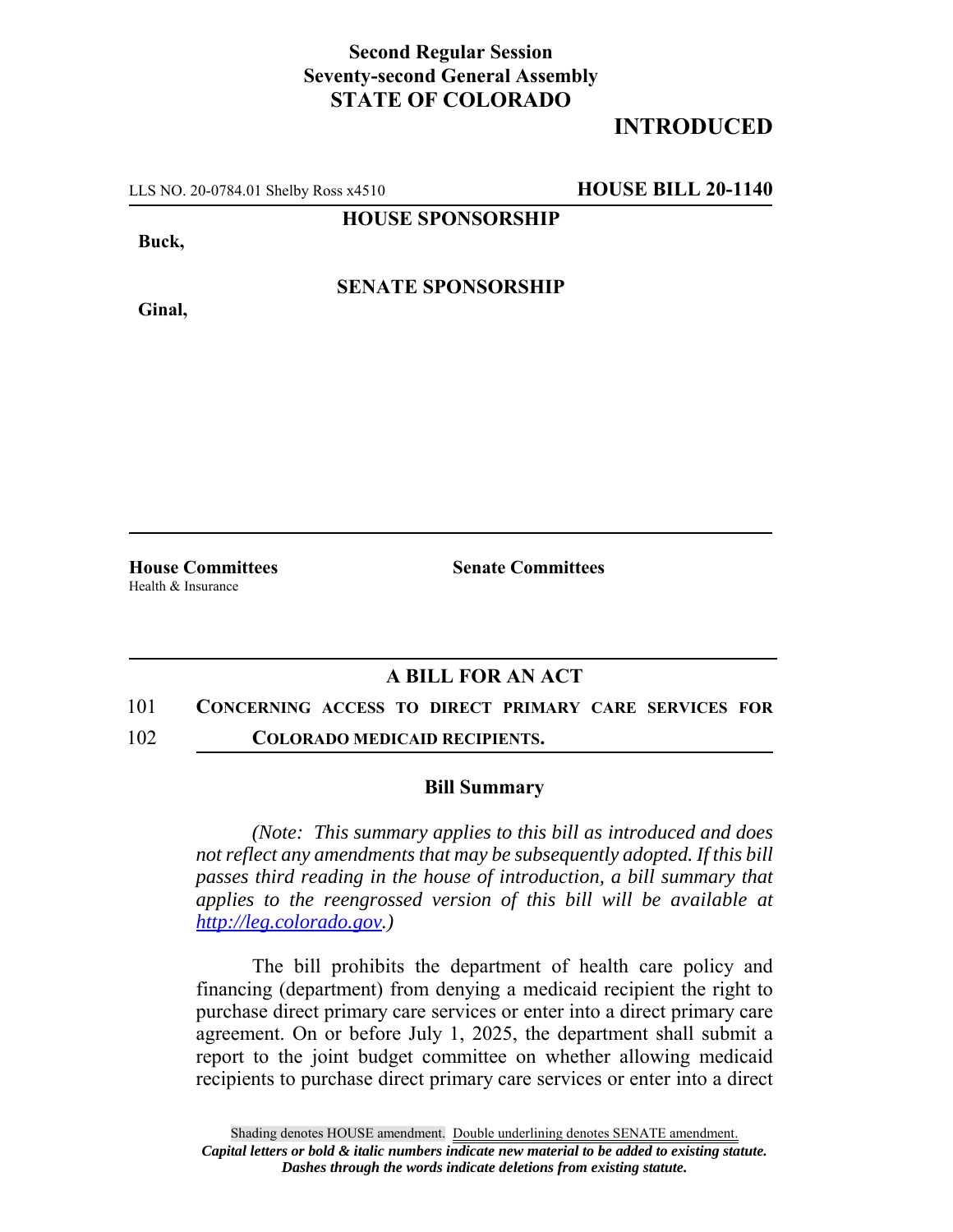primary care agreement resulted in any direct or indirect cost-savings to the state and federal medicaid programs and whether there has been an increase or decrease in overall access to care for medicaid recipients.

| $\mathbf{1}$   | Be it enacted by the General Assembly of the State of Colorado:        |
|----------------|------------------------------------------------------------------------|
| $\overline{2}$ | <b>SECTION 1.</b> In Colorado Revised Statutes, 6-23-104, repeal (2)   |
| 3              | as follows:                                                            |
| $\overline{4}$ | 6-23-104. Direct primary health care providers - prohibitions.         |
| 5              | Direct primary health care providers are subject to section<br>(2)     |
| 6              | $25.5 - 4 - 301.$                                                      |
| 7              | <b>SECTION 2.</b> In Colorado Revised Statutes, add 6-23-106 as        |
| 8              | follows:                                                               |
| 9              | 6-23-106. Direct primary care - medicaid recipients - report           |
| 10             | - repeal. (1) THE DEPARTMENT OF HEALTH CARE POLICY AND FINANCING       |
| 11             | MAY ENCOURAGE, BUT SHALL NOT REQUIRE, THE PRO BONO LABORS OF           |
| 12             | ANY DIRECT PRIMARY HEALTH CARE PROVIDER TO MEDICAID RECIPIENTS.        |
| 13             | (2) THE DEPARTMENT OF HEALTH CARE POLICY AND FINANCING                 |
| 14             | SHALL NOT DENY A MEDICAID RECIPIENT THE RIGHT TO PURCHASE DIRECT       |
| 15             | PRIMARY CARE SERVICES OR ENTER INTO A DIRECT PRIMARY CARE              |
| 16             | AGREEMENT. THE DEPARTMENT OF HEALTH CARE POLICY AND FINANCING          |
| 17             | SHALL SEEK ANY FEDERAL WAIVER NECESSARY TO IMPLEMENT THIS              |
| 18             | SECTION.                                                               |
| 19             | (3) ON OR BEFORE JULY 1, 2025, THE DEPARTMENT OF HEALTH                |
| 20             | CARE POLICY AND FINANCING SHALL SUBMIT A REPORT TO THE JOINT           |
| 21             | BUDGET COMMITTEE OF THE GENERAL ASSEMBLY ON WHETHER THIS               |
| 22             | SECTION AND SECTION 25.5-4-301 $(1)(a)(III)(B)$ RESULTED IN ANY DIRECT |
| 23             | OR INDIRECT COST-SAVINGS TO THE STATE AND FEDERAL MEDICAID             |
| 24             | PROGRAMS AND WHETHER THERE WAS AN INCREASE OR DECREASE IN              |